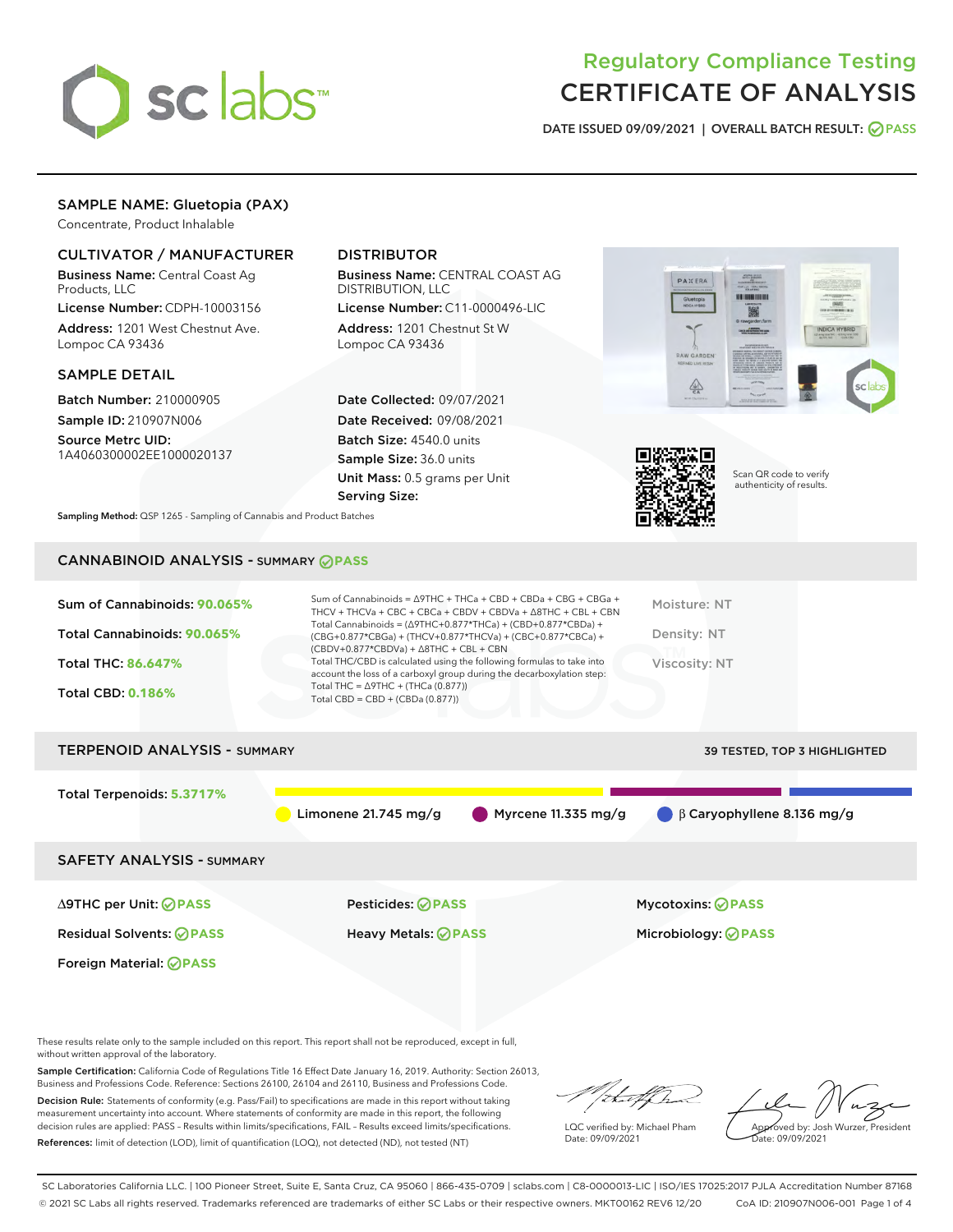



GLUETOPIA (PAX) | DATE ISSUED 09/09/2021 | OVERALL BATCH RESULT: @ PASS

#### CANNABINOID TEST RESULTS - 09/08/2021 2 PASS

Tested by high-performance liquid chromatography with diode-array detection (HPLC-DAD). **Method:** QSP 1157 - Analysis of Cannabinoids by HPLC-DAD

#### TOTAL CANNABINOIDS: **90.065%**

Total Cannabinoids (Total THC) + (Total CBD) + (Total CBG) + (Total THCV) + (Total CBC) + (Total CBDV) + ∆8THC + CBL + CBN

TOTAL THC: **86.647%** Total THC (∆9THC+0.877\*THCa)

TOTAL CBD: **0.186%**

Total CBD (CBD+0.877\*CBDa)

TOTAL CBG: 2.452% Total CBG (CBG+0.877\*CBGa)

TOTAL THCV: 0.44% Total THCV (THCV+0.877\*THCVa)

TOTAL CBC: ND Total CBC (CBC+0.877\*CBCa)

TOTAL CBDV: ND Total CBDV (CBDV+0.877\*CBDVa)

| <b>COMPOUND</b>  | LOD/LOQ<br>(mg/g)          | <b>MEASUREMENT</b><br><b>UNCERTAINTY</b><br>(mg/g) | <b>RESULT</b><br>(mg/g) | <b>RESULT</b><br>(%) |
|------------------|----------------------------|----------------------------------------------------|-------------------------|----------------------|
| Δ9THC            | 0.06 / 0.26                | ±29.807                                            | 866.47                  | 86.647               |
| <b>CBG</b>       | 0.06/0.19                  | ±0.966                                             | 24.52                   | 2.452                |
| <b>THCV</b>      | 0.1 / 0.2                  | ±0.22                                              | 4.4                     | 0.44                 |
| <b>CBD</b>       | 0.07/0.29                  | ±0.086                                             | 1.86                    | 0.186                |
| $\triangle$ 8THC | 0.1 / 0.4                  | ±0.14                                              | 1.8                     | 0.18                 |
| <b>CBN</b>       | 0.1/0.3                    | ±0.10                                              | 1.6                     | 0.16                 |
| <b>THCa</b>      | 0.05/0.14                  | N/A                                                | <b>ND</b>               | <b>ND</b>            |
| <b>THCVa</b>     | 0.07/0.20                  | N/A                                                | <b>ND</b>               | <b>ND</b>            |
| <b>CBDa</b>      | 0.02/0.19                  | N/A                                                | <b>ND</b>               | <b>ND</b>            |
| <b>CBDV</b>      | 0.04 / 0.15                | N/A                                                | <b>ND</b>               | <b>ND</b>            |
| <b>CBDVa</b>     | 0.03/0.53                  | N/A                                                | <b>ND</b>               | <b>ND</b>            |
| <b>CBGa</b>      | 0.1/0.2                    | N/A                                                | <b>ND</b>               | <b>ND</b>            |
| <b>CBL</b>       | 0.06 / 0.24                | N/A                                                | <b>ND</b>               | <b>ND</b>            |
| <b>CBC</b>       | 0.2 / 0.5                  | N/A                                                | <b>ND</b>               | <b>ND</b>            |
| <b>CBCa</b>      | 0.07/0.28                  | N/A                                                | <b>ND</b>               | <b>ND</b>            |
|                  | <b>SUM OF CANNABINOIDS</b> |                                                    | 900.65 mg/g             | 90.065%              |

#### **UNIT MASS: 0.5 grams per Unit**

| ∆9THC per Unit                                                                            | 1120 per-package limit | 433.24 mg/unit<br><b>PASS</b> |  |  |  |  |
|-------------------------------------------------------------------------------------------|------------------------|-------------------------------|--|--|--|--|
| <b>Total THC per Unit</b>                                                                 |                        | 433.24 mg/unit                |  |  |  |  |
| <b>CBD per Unit</b>                                                                       |                        | $0.93$ mg/unit                |  |  |  |  |
| <b>Total CBD per Unit</b>                                                                 |                        | $0.93$ mg/unit                |  |  |  |  |
| Sum of Cannabinoids<br>per Unit                                                           |                        | 450.32 mg/unit                |  |  |  |  |
| <b>Total Cannabinoids</b><br>per Unit                                                     |                        | 450.33 mg/unit                |  |  |  |  |
| <b>MOISTURE TEST RESULT</b><br><b>DENSITY TEST RESULT</b><br><b>VISCOSITY TEST RESULT</b> |                        |                               |  |  |  |  |

Not Tested

Not Tested

Not Tested

#### TERPENOID TEST RESULTS - 09/09/2021

Terpene analysis utilizing gas chromatography-flame ionization detection (GC-FID). **Method:** QSP 1192 - Analysis of Terpenoids by GC-FID

| <b>COMPOUND</b>          | LOD/LOQ<br>(mg/g) | <b>MEASUREMENT</b><br><b>UNCERTAINTY</b><br>(mg/g) | <b>RESULT</b><br>(mg/g)                         | <b>RESULT</b><br>$(\%)$ |
|--------------------------|-------------------|----------------------------------------------------|-------------------------------------------------|-------------------------|
| Limonene                 | 0.005 / 0.016     | ±0.3110                                            | 21.745                                          | 2.1745                  |
| <b>Myrcene</b>           | 0.008 / 0.025     | ±0.1462                                            | 11.335                                          | 1.1335                  |
| β Caryophyllene          | 0.004 / 0.012     | ±0.2896                                            | 8.136                                           | 0.8136                  |
| $\beta$ Pinene           | 0.004 / 0.014     | ±0.0305                                            | 2.655                                           | 0.2655                  |
| Linalool                 | 0.009 / 0.032     | ±0.0749                                            | 1.972                                           | 0.1972                  |
| $\alpha$ Humulene        | 0.009/0.029       | ±0.0629                                            | 1.958                                           | 0.1958                  |
| $\alpha$ Pinene          | 0.005 / 0.017     | ±0.0153                                            | 1.783                                           | 0.1783                  |
| Fenchol                  | 0.010 / 0.034     | ±0.0451                                            | 1.166                                           | 0.1166                  |
| Terpineol                | 0.016 / 0.055     | ±0.0442                                            | 0.720                                           | 0.0720                  |
| Ocimene                  | 0.011 / 0.038     | ±0.0179                                            | 0.558                                           | 0.0558                  |
| <b>Terpinolene</b>       | 0.008 / 0.026     | ±0.0076                                            | 0.369                                           | 0.0369                  |
| Camphene                 | 0.005 / 0.015     | ±0.0039                                            | 0.338                                           | 0.0338                  |
| $trans-\beta$ -Farnesene | 0.008 / 0.025     | ±0.0083                                            | 0.233                                           | 0.0233                  |
| <b>Borneol</b>           | 0.005 / 0.016     | ±0.0088                                            | 0.210                                           | 0.0210                  |
| Nerolidol                | 0.009 / 0.028     | ±0.0084                                            | 0.134                                           | 0.0134                  |
| $\alpha$ Bisabolol       | 0.008 / 0.026     | ±0.0058                                            | 0.108                                           | 0.0108                  |
| Fenchone                 | 0.009 / 0.028     | ±0.0024                                            | 0.081                                           | 0.0081                  |
| Valencene                | 0.009 / 0.030     | ±0.0035                                            | 0.051                                           | 0.0051                  |
| Caryophyllene<br>Oxide   | 0.010 / 0.033     | ±0.0023                                            | 0.049                                           | 0.0049                  |
| Guaiol                   | 0.009 / 0.030     | ±0.0023                                            | 0.049                                           | 0.0049                  |
| $\gamma$ Terpinene       | 0.006 / 0.018     | ±0.0005                                            | 0.028                                           | 0.0028                  |
| Citronellol              | 0.003 / 0.010     | ±0.0010                                            | 0.021                                           | 0.0021                  |
| $\alpha$ Terpinene       | 0.005 / 0.017     | ±0.0003                                            | 0.018                                           | 0.0018                  |
| $\alpha$ Phellandrene    | 0.006 / 0.020     | N/A                                                | <loq< th=""><th><loq< th=""></loq<></th></loq<> | <loq< th=""></loq<>     |
| Eucalyptol               | 0.006 / 0.018     | N/A                                                | <loq< th=""><th><loq< th=""></loq<></th></loq<> | <loq< th=""></loq<>     |
| Sabinene Hydrate         | 0.006 / 0.022     | N/A                                                | <loq< th=""><th><loq< th=""></loq<></th></loq<> | <loq< th=""></loq<>     |
| Nerol                    | 0.003 / 0.011     | N/A                                                | <loq< th=""><th><loq< th=""></loq<></th></loq<> | <loq< th=""></loq<>     |
| Geraniol                 | 0.002 / 0.007     | N/A                                                | <loq< th=""><th><loq< th=""></loq<></th></loq<> | <loq< th=""></loq<>     |
| Sabinene                 | 0.004 / 0.014     | N/A                                                | <b>ND</b>                                       | <b>ND</b>               |
| 3 Carene                 | 0.005 / 0.018     | N/A                                                | <b>ND</b>                                       | <b>ND</b>               |
| p-Cymene                 | 0.005 / 0.016     | N/A                                                | ND                                              | ND                      |
| (-)-Isopulegol           | 0.005 / 0.016     | N/A                                                | ND                                              | <b>ND</b>               |
| Camphor                  | 0.006 / 0.019     | N/A                                                | <b>ND</b>                                       | <b>ND</b>               |
| Isoborneol               | 0.004 / 0.012     | N/A                                                | ND                                              | ND                      |
| Menthol                  | 0.008 / 0.025     | N/A                                                | ND                                              | ND                      |
| R-(+)-Pulegone           | 0.003 / 0.011     | N/A                                                | <b>ND</b>                                       | ND                      |
| <b>Geranyl Acetate</b>   | 0.004 / 0.014     | N/A                                                | ND                                              | ND                      |
| $\alpha$ Cedrene         | 0.005 / 0.016     | N/A                                                | ND                                              | ND                      |
| Cedrol                   | 0.008 / 0.027     | N/A                                                | <b>ND</b>                                       | <b>ND</b>               |
| <b>TOTAL TERPENOIDS</b>  |                   |                                                    | 53.717 mg/g                                     | 5.3717%                 |

SC Laboratories California LLC. | 100 Pioneer Street, Suite E, Santa Cruz, CA 95060 | 866-435-0709 | sclabs.com | C8-0000013-LIC | ISO/IES 17025:2017 PJLA Accreditation Number 87168 © 2021 SC Labs all rights reserved. Trademarks referenced are trademarks of either SC Labs or their respective owners. MKT00162 REV6 12/20 CoA ID: 210907N006-001 Page 2 of 4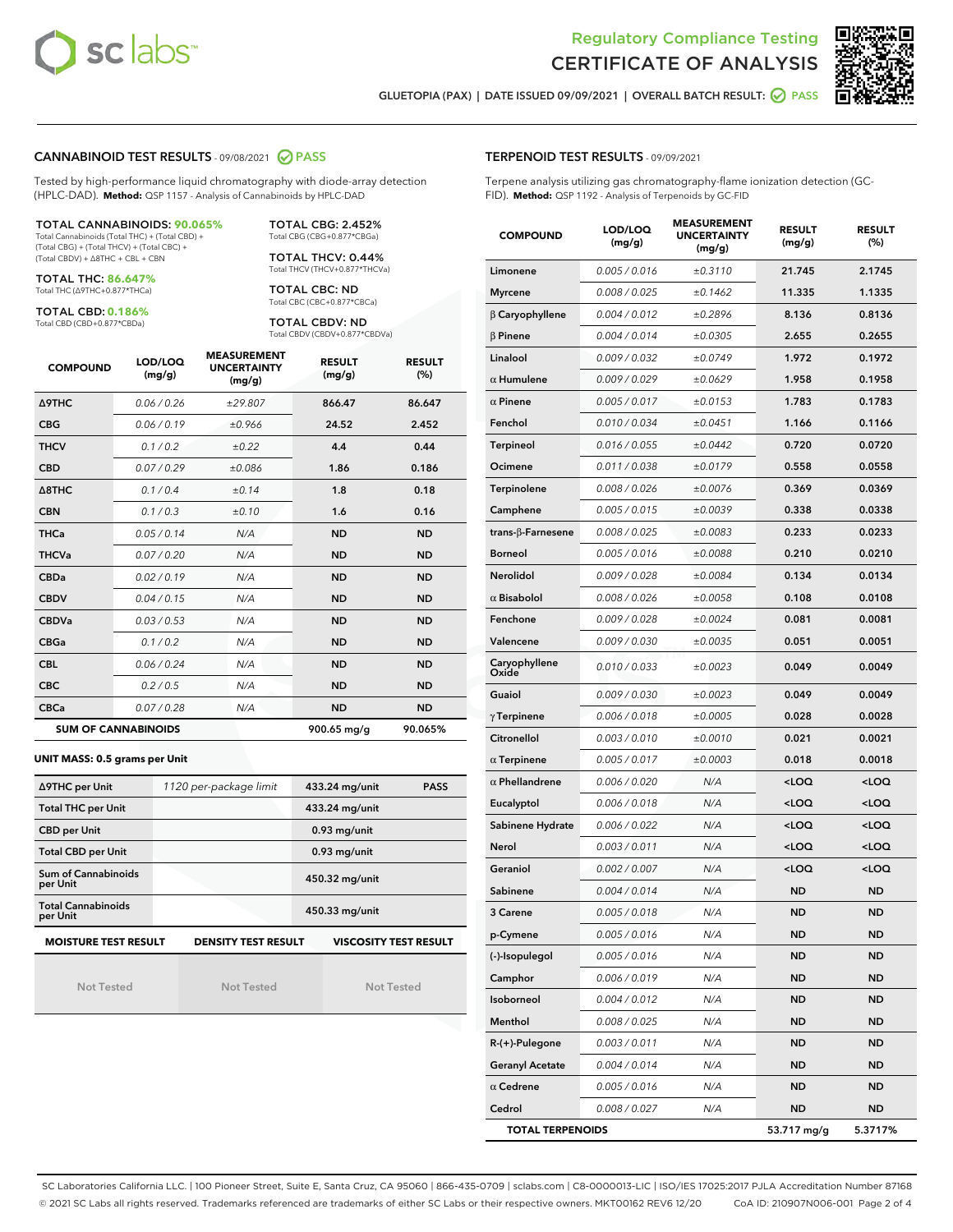



GLUETOPIA (PAX) | DATE ISSUED 09/09/2021 | OVERALL BATCH RESULT: 2 PASS

# CATEGORY 1 PESTICIDE TEST RESULTS - 09/09/2021 2 PASS

Pesticide and plant growth regulator analysis utilizing high-performance liquid chromatography-mass spectrometry (HPLC-MS) or gas chromatography-mass spectrometry (GC-MS). \*GC-MS utilized where indicated. **Method:** QSP 1212 - Analysis of Pesticides and Mycotoxins by LC-MS or QSP 1213 - Analysis of Pesticides by GC-MS

| <b>COMPOUND</b>             | LOD/LOQ<br>$(\mu g/g)$ | <b>ACTION</b><br><b>LIMIT</b><br>$(\mu g/g)$ | <b>MEASUREMENT</b><br><b>UNCERTAINTY</b><br>$(\mu g/g)$ | <b>RESULT</b><br>$(\mu g/g)$ | <b>RESULT</b> |
|-----------------------------|------------------------|----------------------------------------------|---------------------------------------------------------|------------------------------|---------------|
| Aldicarb                    | 0.03/0.08              | $>$ LOD                                      | N/A                                                     | <b>ND</b>                    | <b>PASS</b>   |
| Carbofuran                  | 0.02 / 0.05            | $\ge$ LOD                                    | N/A                                                     | <b>ND</b>                    | <b>PASS</b>   |
| Chlordane*                  | 0.03/0.08              | $>$ LOD                                      | N/A                                                     | <b>ND</b>                    | <b>PASS</b>   |
| Chlorfenapyr*               | 0.03/0.10              | $\ge$ LOD                                    | N/A                                                     | <b>ND</b>                    | <b>PASS</b>   |
| Chlorpyrifos                | 0.02 / 0.06            | $\ge$ LOD                                    | N/A                                                     | <b>ND</b>                    | <b>PASS</b>   |
| Coumaphos                   | 0.02 / 0.07            | $\ge$ LOD                                    | N/A                                                     | <b>ND</b>                    | <b>PASS</b>   |
| Daminozide                  | 0.02 / 0.07            | $\ge$ LOD                                    | N/A                                                     | <b>ND</b>                    | <b>PASS</b>   |
| <b>DDVP</b><br>(Dichlorvos) | 0.03/0.09              | $\ge$ LOD                                    | N/A                                                     | <b>ND</b>                    | <b>PASS</b>   |
| <b>Dimethoate</b>           | 0.03/0.08              | $\ge$ LOD                                    | N/A                                                     | <b>ND</b>                    | <b>PASS</b>   |
| Ethoprop(hos)               | 0.03/0.10              | $\ge$ LOD                                    | N/A                                                     | <b>ND</b>                    | <b>PASS</b>   |
| Etofenprox                  | 0.02 / 0.06            | $\ge$ LOD                                    | N/A                                                     | <b>ND</b>                    | <b>PASS</b>   |
| Fenoxycarb                  | 0.03/0.08              | $\ge$ LOD                                    | N/A                                                     | <b>ND</b>                    | <b>PASS</b>   |
| Fipronil                    | 0.03/0.08              | $>$ LOD                                      | N/A                                                     | <b>ND</b>                    | <b>PASS</b>   |
| Imazalil                    | 0.02 / 0.06            | $>$ LOD                                      | N/A                                                     | <b>ND</b>                    | <b>PASS</b>   |
| <b>Methiocarb</b>           | 0.02 / 0.07            | $\ge$ LOD                                    | N/A                                                     | <b>ND</b>                    | <b>PASS</b>   |
| Methyl<br>parathion         | 0.03/0.10              | $\ge$ LOD                                    | N/A                                                     | <b>ND</b>                    | <b>PASS</b>   |
| <b>Mevinphos</b>            | 0.03/0.09              | $\ge$ LOD                                    | N/A                                                     | <b>ND</b>                    | <b>PASS</b>   |
| Paclobutrazol               | 0.02 / 0.05            | $>$ LOD                                      | N/A                                                     | <b>ND</b>                    | <b>PASS</b>   |
| Propoxur                    | 0.03/0.09              | $\ge$ LOD                                    | N/A                                                     | <b>ND</b>                    | <b>PASS</b>   |
| Spiroxamine                 | 0.03 / 0.08            | $\ge$ LOD                                    | N/A                                                     | <b>ND</b>                    | <b>PASS</b>   |
| Thiacloprid                 | 0.03/0.10              | $\ge$ LOD                                    | N/A                                                     | <b>ND</b>                    | <b>PASS</b>   |

#### CATEGORY 2 PESTICIDE TEST RESULTS - 09/09/2021 @ PASS

| <b>COMPOUND</b>          | LOD/LOO<br>$(\mu g/g)$ | <b>ACTION</b><br>LIMIT<br>$(\mu g/g)$ | <b>MEASUREMENT</b><br><b>UNCERTAINTY</b><br>$(\mu g/g)$ | <b>RESULT</b><br>$(\mu g/g)$ | <b>RESULT</b> |  |
|--------------------------|------------------------|---------------------------------------|---------------------------------------------------------|------------------------------|---------------|--|
| Abamectin                | 0.03/0.10              | 0.1                                   | N/A                                                     | <b>ND</b>                    | <b>PASS</b>   |  |
| Acephate                 | 0.02/0.07              | 0.1                                   | N/A                                                     | <b>ND</b>                    | <b>PASS</b>   |  |
| Acequinocyl              | 0.02/0.07              | 0.1                                   | N/A                                                     | <b>ND</b>                    | <b>PASS</b>   |  |
| Acetamiprid              | 0.02 / 0.05            | 0.1                                   | N/A                                                     | <b>ND</b>                    | <b>PASS</b>   |  |
| Azoxystrobin             | 0.02/0.07              | 0.1                                   | N/A                                                     | <b>ND</b>                    | <b>PASS</b>   |  |
| <b>Bifenazate</b>        | 0.01 / 0.04            | 0.1                                   | N/A                                                     | <b>ND</b>                    | <b>PASS</b>   |  |
| <b>Bifenthrin</b>        | 0.02/0.05              | 3                                     | N/A                                                     | <b>ND</b>                    | <b>PASS</b>   |  |
| <b>Boscalid</b>          | 0.03/0.09              | 0.1                                   | N/A                                                     | <b>ND</b>                    | <b>PASS</b>   |  |
| Captan                   | 0.19/0.57              | 0.7                                   | N/A                                                     | <b>ND</b>                    | <b>PASS</b>   |  |
| Carbaryl                 | 0.02/0.06              | 0.5                                   | N/A                                                     | <b>ND</b>                    | <b>PASS</b>   |  |
| Chlorantranilip-<br>role | 0.04/0.12              | 10                                    | N/A                                                     | <b>ND</b>                    | <b>PASS</b>   |  |
| Clofentezine             | 0.03/0.09              | 0.1                                   | N/A                                                     | <b>ND</b>                    | <b>PASS</b>   |  |

| <b>CATEGORY 2 PESTICIDE TEST RESULTS</b> - 09/09/2021 continued |
|-----------------------------------------------------------------|
|-----------------------------------------------------------------|

| <b>COMPOUND</b>               | LOD/LOQ<br>(µg/g) | <b>ACTION</b><br>LIMIT<br>$(\mu g/g)$ | <b>MEASUREMENT</b><br><b>UNCERTAINTY</b><br>(µg/g) | <b>RESULT</b><br>(µg/g) | <b>RESULT</b> |
|-------------------------------|-------------------|---------------------------------------|----------------------------------------------------|-------------------------|---------------|
| Cyfluthrin                    | 0.12 / 0.38       | 2                                     | N/A                                                | <b>ND</b>               | <b>PASS</b>   |
| Cypermethrin                  | 0.11 / 0.32       | $\mathcal{I}$                         | N/A                                                | <b>ND</b>               | <b>PASS</b>   |
| Diazinon                      | 0.02 / 0.05       | 0.1                                   | N/A                                                | ND                      | <b>PASS</b>   |
| Dimethomorph                  | 0.03 / 0.09       | $\overline{c}$                        | N/A                                                | <b>ND</b>               | <b>PASS</b>   |
| Etoxazole                     | 0.02 / 0.06       | 0.1                                   | N/A                                                | <b>ND</b>               | <b>PASS</b>   |
| Fenhexamid                    | 0.03 / 0.09       | 0.1                                   | N/A                                                | <b>ND</b>               | <b>PASS</b>   |
| Fenpyroximate                 | 0.02 / 0.06       | 0.1                                   | N/A                                                | <b>ND</b>               | <b>PASS</b>   |
| Flonicamid                    | 0.03 / 0.10       | 0.1                                   | N/A                                                | <b>ND</b>               | <b>PASS</b>   |
| Fludioxonil                   | 0.03 / 0.10       | 0.1                                   | N/A                                                | <b>ND</b>               | <b>PASS</b>   |
| Hexythiazox                   | 0.02 / 0.07       | 0.1                                   | N/A                                                | <b>ND</b>               | <b>PASS</b>   |
| Imidacloprid                  | 0.04 / 0.11       | 5                                     | N/A                                                | <b>ND</b>               | <b>PASS</b>   |
| Kresoxim-methyl               | 0.02 / 0.07       | 0.1                                   | N/A                                                | <b>ND</b>               | <b>PASS</b>   |
| <b>Malathion</b>              | 0.03 / 0.09       | 0.5                                   | N/A                                                | <b>ND</b>               | <b>PASS</b>   |
| Metalaxyl                     | 0.02 / 0.07       | $\overline{2}$                        | N/A                                                | <b>ND</b>               | <b>PASS</b>   |
| Methomyl                      | 0.03 / 0.10       | 1                                     | N/A                                                | <b>ND</b>               | <b>PASS</b>   |
| Myclobutanil                  | 0.03 / 0.09       | 0.1                                   | N/A                                                | <b>ND</b>               | <b>PASS</b>   |
| Naled                         | 0.02 / 0.07       | 0.1                                   | N/A                                                | <b>ND</b>               | <b>PASS</b>   |
| Oxamyl                        | 0.04 / 0.11       | 0.5                                   | N/A                                                | <b>ND</b>               | <b>PASS</b>   |
| Pentachloronitro-<br>benzene* | 0.03 / 0.09       | 0.1                                   | N/A                                                | <b>ND</b>               | <b>PASS</b>   |
| Permethrin                    | 0.04 / 0.12       | 0.5                                   | N/A                                                | <b>ND</b>               | <b>PASS</b>   |
| Phosmet                       | 0.03/0.10         | 0.1                                   | N/A                                                | <b>ND</b>               | <b>PASS</b>   |
| Piperonylbu-<br>toxide        | 0.02 / 0.07       | 3                                     | N/A                                                | <b>ND</b>               | <b>PASS</b>   |
| Prallethrin                   | 0.03 / 0.08       | 0.1                                   | N/A                                                | <b>ND</b>               | <b>PASS</b>   |
| Propiconazole                 | 0.02 / 0.07       | 0.1                                   | N/A                                                | <b>ND</b>               | <b>PASS</b>   |
| Pyrethrins                    | 0.04 / 0.12       | 0.5                                   | N/A                                                | <b>ND</b>               | <b>PASS</b>   |
| Pyridaben                     | 0.02 / 0.07       | 0.1                                   | N/A                                                | <b>ND</b>               | <b>PASS</b>   |
| Spinetoram                    | 0.02 / 0.07       | 0.1                                   | N/A                                                | <b>ND</b>               | <b>PASS</b>   |
| Spinosad                      | 0.02 / 0.07       | 0.1                                   | N/A                                                | <b>ND</b>               | <b>PASS</b>   |
| Spiromesifen                  | 0.02 / 0.05       | 0.1                                   | N/A                                                | <b>ND</b>               | <b>PASS</b>   |
| Spirotetramat                 | 0.02 / 0.06       | 0.1                                   | N/A                                                | <b>ND</b>               | <b>PASS</b>   |
| Tebuconazole                  | 0.02 / 0.07       | 0.1                                   | N/A                                                | <b>ND</b>               | <b>PASS</b>   |
| Thiamethoxam                  | 0.03 / 0.10       | 5                                     | N/A                                                | <b>ND</b>               | <b>PASS</b>   |
| Trifloxystrobin               | 0.03 / 0.08       | 0.1                                   | N/A                                                | <b>ND</b>               | <b>PASS</b>   |

SC Laboratories California LLC. | 100 Pioneer Street, Suite E, Santa Cruz, CA 95060 | 866-435-0709 | sclabs.com | C8-0000013-LIC | ISO/IES 17025:2017 PJLA Accreditation Number 87168 © 2021 SC Labs all rights reserved. Trademarks referenced are trademarks of either SC Labs or their respective owners. MKT00162 REV6 12/20 CoA ID: 210907N006-001 Page 3 of 4